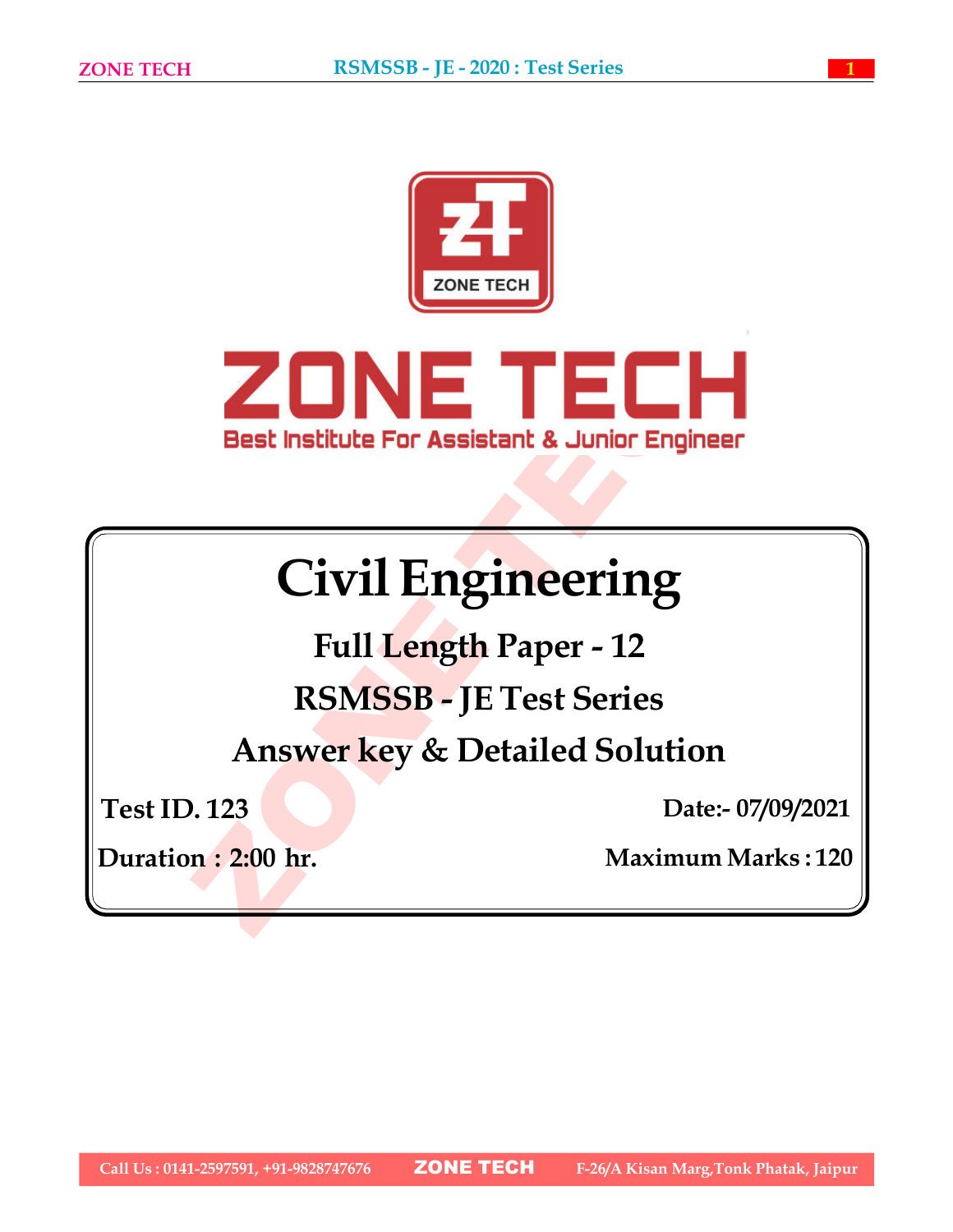| RSMSSB - JE - 2020 : Test Series<br><b>ZONE TECH</b> |      |      |      |      |      |      |      | $\boxed{2}$ |
|------------------------------------------------------|------|------|------|------|------|------|------|-------------|
| 2.                                                   | 3.   | 4.   | 5.   | 6.   | 7.   | 8.   | 9.   | 10.         |
| (d)                                                  | (a)  | (b)  | (a)  | (a)  | (c)  | (a)  | (d)  | (c)         |
| 12.                                                  | 13.  | 14.  | 15.  | 16.  | 17.  | 18.  | 19.  | 20.         |
| (b)                                                  | (d)  | (d)  | (b)  | (c)  | (d)  | (b)  | (a)  | (b)         |
| 22.                                                  | 23.  | 24.  | 25.  | 26.  | 27.  | 28.  | 29.  | 30.         |
| (d)                                                  | (c)  | (b)  | (c)  | (b)  | (a)  | (d)  | (d)  | (d)         |
| 32.                                                  | 33.  | 34.  | 35.  | 36.  | 37.  | 38.  | 39.  | 40.         |
| (d)                                                  | (a)  | (d)  | (c)  | (b)  | (a)  | (b)  | (b)  | (a)         |
| 42.                                                  | 43.  | 44.  | 45.  | 46.  | 47.  | 48.  | 49.  | 50.         |
| (c)                                                  | (b)  | (a)  | (c)  | (d)  | (d)  | (a)  | (b)  | (d)         |
| 52.                                                  | 53.  | 54.  | 55.  | 56.  | 57.  | 58.  | 59.  | 60.         |
| (a)                                                  | (c)  | (b)  | (c)  | (b)  | (d)  | (c)  | (c)  | (b)         |
| 62.                                                  | 63.  | 64.  | 65.  | 66.  | 67.  | 68.  | 69.  | 70.         |
| (b)                                                  | (c)  | (c)  | (c)  | (a)  | (c)  | (d)  | (c)  | (b)         |
| 72.                                                  | 73.  | 74.  | 75.  | 76.  | 77.  | 78.  | 79.  | 80.         |
| (b)                                                  | (a)  | (a)  | (d)  | (b)  | (d)  | (a)  | (d)  | (c)         |
| 82.                                                  | 83.  | 84.  | 85.  | 86.  | 87.  | 88.  | 89.  | 90.         |
| (b)                                                  | (d)  | (b)  | (b)  | (c)  | (d)  | (c)  | (c)  | (a)         |
| 92.                                                  | 93.  | 94.  | 95.  | 96.  | 97.  | 98.  | 99.  | 100.        |
| (c)                                                  | (c)  | (a)  | (d)  | (d)  | (b)  | (c)  | (b)  | (d)         |
| 102.                                                 | 103. | 104. | 105. | 106. | 107. | 108. | 109. | 110.        |
| (b)                                                  | (b)  | (d)  | (a)  | (d)  | (b)  | (c)  | (b)  | (b)         |
| 112.                                                 | 113. | 114. | 115. | 116. | 117. | 118. | 119. | 120.        |
| (a)                                                  | (b)  | (d)  | (c)  | (b)  | (d)  | (d)  | (d)  | (d)         |
|                                                      |      |      |      |      |      |      |      |             |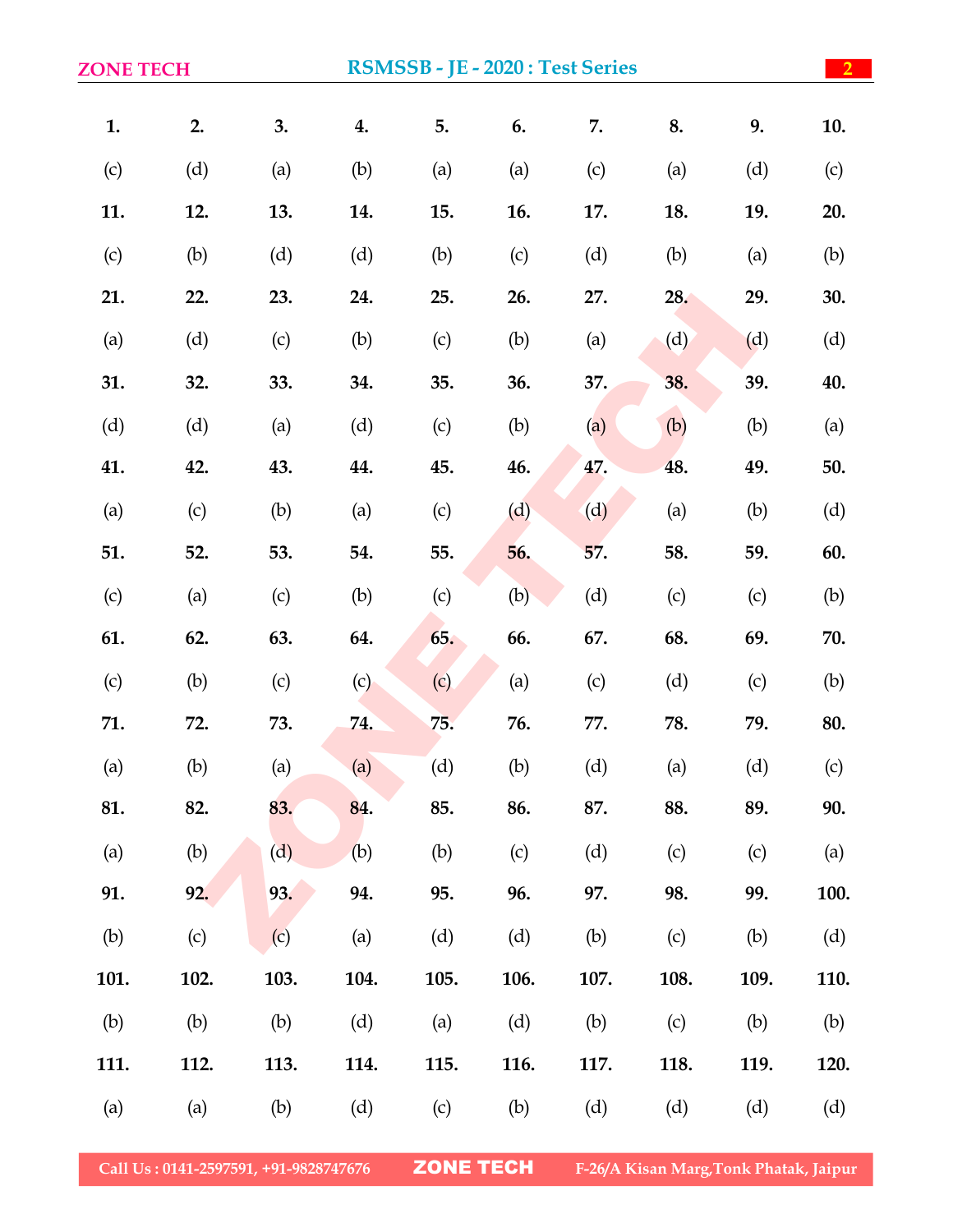#### ZONE TECH RSMSSB - JE - 2020 : Test Series

 $\overline{41.}$  (a)

$$
\therefore \qquad K = \frac{\Delta P}{\left(-\frac{\Delta V}{V}\right)} = \frac{(2-1)}{-\frac{(995-1000)}{1000}}
$$

#### 43. (b)



By symmetry

 $R_{\rm A} = R_{\rm B} = W$  $BM_{\text{max}} = \frac{WL}{3}$ 3

## 45. (c)

Sol.



#### 46. (d)

for rectangular c/s beam, maximum shear force

is given as, 
$$
\tau_{\text{max}} = \frac{3}{2} \frac{V}{bd}
$$
  

$$
4 = \frac{3}{2} \times \frac{60 \times 10^3}{100 \times d}
$$

$$
t = 225 \text{ mm}
$$

 $\Rightarrow$ 

 $=\frac{(2-1)}{(0.05-1000)}$  load so bending moment, M  $\propto l^2$ Beams are loaded with uniformly distributed

$$
\frac{M_1}{M_2} = \left(\frac{l_1}{l_2}\right)^2
$$

Also beams have equal cross section and same support conditions.

RSMSSB - JE - 2020 : Test Series  
\n47. (d)  
\n
$$
\therefore
$$
 Beams are loaded with uniformly distributed  
\nload so bending moment,  $M \propto l^2$   
\n
$$
\Rightarrow \frac{M_1}{M_2} = \left(\frac{l_1}{l_2}\right)^2
$$
\nAlso beams have equal cross section and same  
\nsupport conditions.  
\nW  
\n
$$
\Rightarrow \sigma = \frac{M}{z} \Rightarrow \sigma \propto M
$$
\n
$$
\Rightarrow \frac{\sigma_1}{\sigma_2} = \left(\frac{l_1}{l_2}\right)^2
$$
\nWL/3  
\nWL/3  
\nWL/3  
\nWL/3  
\nWL/3  
\nWL/3  
\nWL/3  
\nB BMD

49. (b)

No. of equation required  $=$  3

 $\Sigma F_x = 0$  $\Sigma F_y = 0$  $\sum M_z = 0$ 

53. (c)



$$
\theta_1 = \frac{1}{16 \text{ EI}}
$$



$$
\theta_2 = \frac{\left(\frac{\mathbf{w}}{l}\right) \cdot l^3}{24 \, \text{EI}}
$$

$$
\Rightarrow \qquad \frac{\theta_1}{\theta_2} = \frac{3}{2} = \frac{1.5}{1}
$$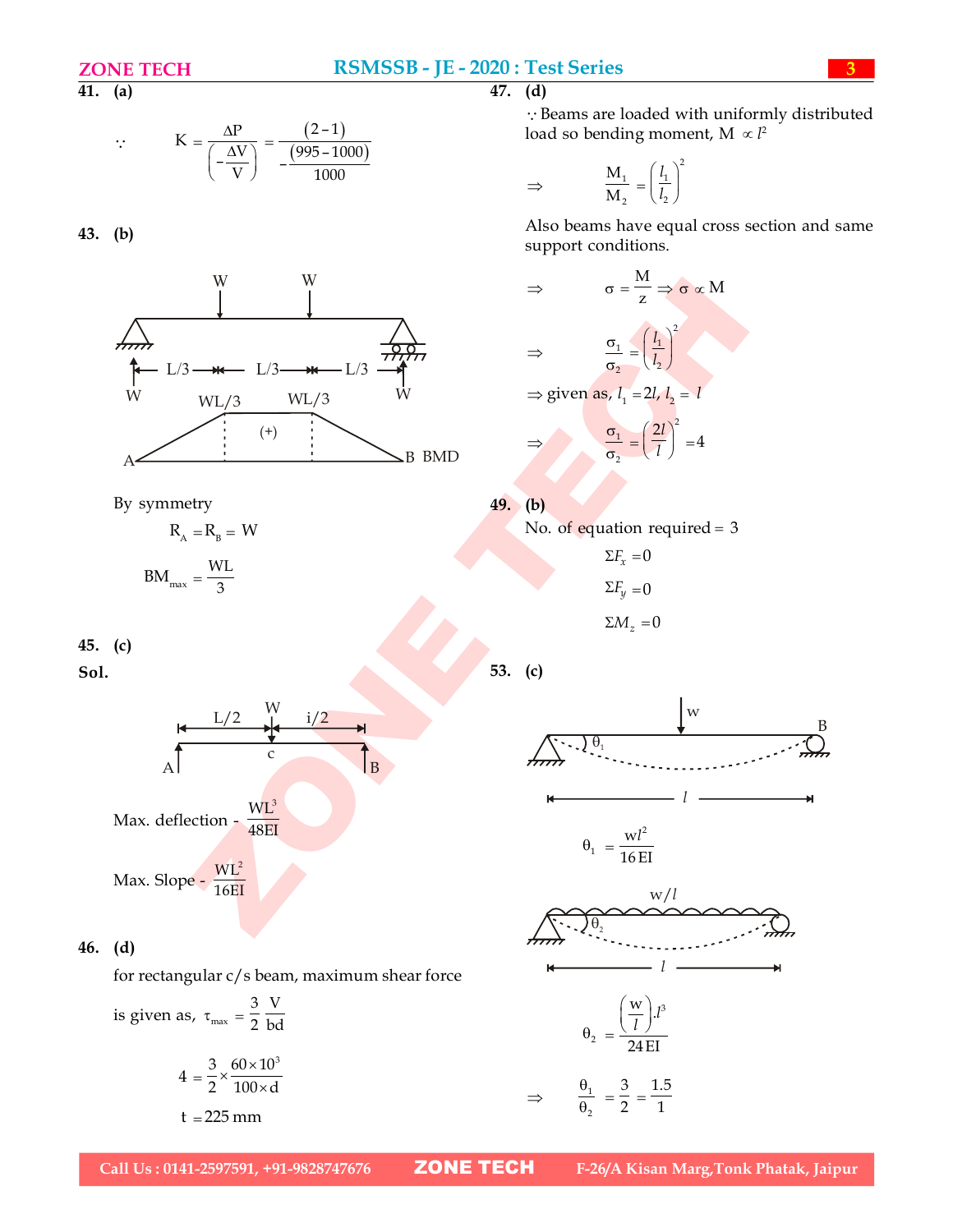54. (b)

Efficiency of sprinkler irrigation varies according to climate conditions; 60% in warm climate, 70% in moderate climate and 80% in humid or cool climate.

$$
55. (c)
$$

**Sol.** Lacey's scour depth  $D = 0.47$  $Q\big)^{1/3}$  $\left(\frac{Q}{f}\right)^{1/3}$ 

#### 57. (d)

Diversion head work live weir or barrage is constructed across a perennial river to raise water level and to divert the water to canal.

#### 58. (c)

Average depth of Rainfall over the catchment

$$
= \frac{\epsilon P_i A_i}{\epsilon A_i} = \frac{6 \times 100 + 8 \times 200 + 10 \times 200}{100 + 200 + 200} = 8.4 \text{ cm}
$$

#### 60. (b)

IS 456 : 2000 clause No. 37.1

### 61. (c)

The idea of strong column-weak beam concept is to prevent total collapse of the building while resisting the lateral loads (especially the seismic loads/EQ).

#### 62. (b)

IS 456 : 2000 clause No. 26.2.3

#### 66. (a)

According to IS 875. The live load for sloping roof with slopes greater than 10° is adopted as  $0.75 \text{ kN/m}^2$  less  $0.02 \text{ kN/m}^2$  for every degree increases in slope over 10° subjected to minimum of 0.40 kN/m<sup>2</sup>. In our case slope is  $15^{\circ}$ .

Hence,

Live load =  $0.75 - 5 \times 0.02$  $= 0.65$  kN/m<sup>2</sup>

#### 72. (b)

For 33 grade cement :- IS 269 43 grade cement :- IS 8112 53 grage cement :- IS 12269  $\overline{74.}$  (a)

 $\tau = C + \sigma \tan \phi$  $C = 0 \rightarrow$  cohesionless soils  $tan \phi = tan 38^{\circ} = 0.781$ 

So, 
$$
\tau = \sigma \times 0.781 \Rightarrow \frac{\tau}{\sigma} = 0.781
$$

75. (d)

$$
\frac{\text{...}}{\text{Test Series}}
$$
\n(a)  
\n
$$
\tau = C + \sigma \tan \phi
$$
\n
$$
C = 0 \rightarrow \text{cohesionless soils}
$$
\n
$$
\tan \phi = \tan 38^\circ = 0.781
$$
\nSo,  $\tau = \sigma \times 0.781 \Rightarrow \frac{\tau}{\sigma} = 0.781$ \n(d)  
\n
$$
C_e = 1, C_u = 4
$$
\n
$$
C_u = \frac{D_{s0}}{D_{10}} = 4 \Rightarrow D_{s0} = D_{10}
$$
\n
$$
C_c = \frac{(D_{s0})^2}{D_{s0} \times D_{10}} \Rightarrow 1 = \frac{(D_{s0})^2}{D_{10} \times D_{10}}
$$
\n
$$
\Rightarrow \frac{D_{30}}{D_{10}} = 2
$$
\n(b)  
\nIS : 3101 – Aluminium collapseible tubes.  
\nIS : 3102 – Classification of burnt clay brick  
\nIS : 3495 – Method of test of burnt clay brick  
\nIS : 3496 – Specification for dobby lags and pegs.

76. (b)

IS : 3101 – Aluminium collapsible tubes.

IS : 3102 – Classification of burnt clay brick

IS : 3495 – Method of test of burnt clay brick

IS : 3496 – Specification for dobby lags and pegs.

#### 77. (d)

Oxalic powder mixed with water to create dilute oxalic acid solution is used to polish mosaic floors.

#### 79. (d)

C<sub>n</sub> = 1, C<sub>n</sub> = 4<br>
and to divert the weter to ratio<br>
and to divert the weter to centure<br>
and to divert the weter to centure<br>  $\frac{D_{\infty}}{D_{\infty}} = 2$ <br>  $\frac{(D_{\infty})^2}{D_{\infty} \times 20^2 + 10 \times 200} = 84 \text{ cm}$ <br>  $\frac{D_{\infty}}{D_{\infty}} = 2$ <br> Dry rot is a special form of decay in timber caused by fungus which reduces the wood to powdery condition. Decomposition and putrefaction is accompanied by evolution of gases, mainly hydrogen sulphide and carbon dioxide. Lack of ventilation aides the growth of this fungus.

#### 80. (c)

Correct  $\times$  Correct = Wrong  $\times$  Wrong  $= 2380 \times 20 = 20.2 \times X$  $X = 2403.8$  $Error = measured value - true value$  $= 2380 - 2403.8 = -23.8$ Correction =  $-$ error =  $-(-23.8)$  = 23.8 Ans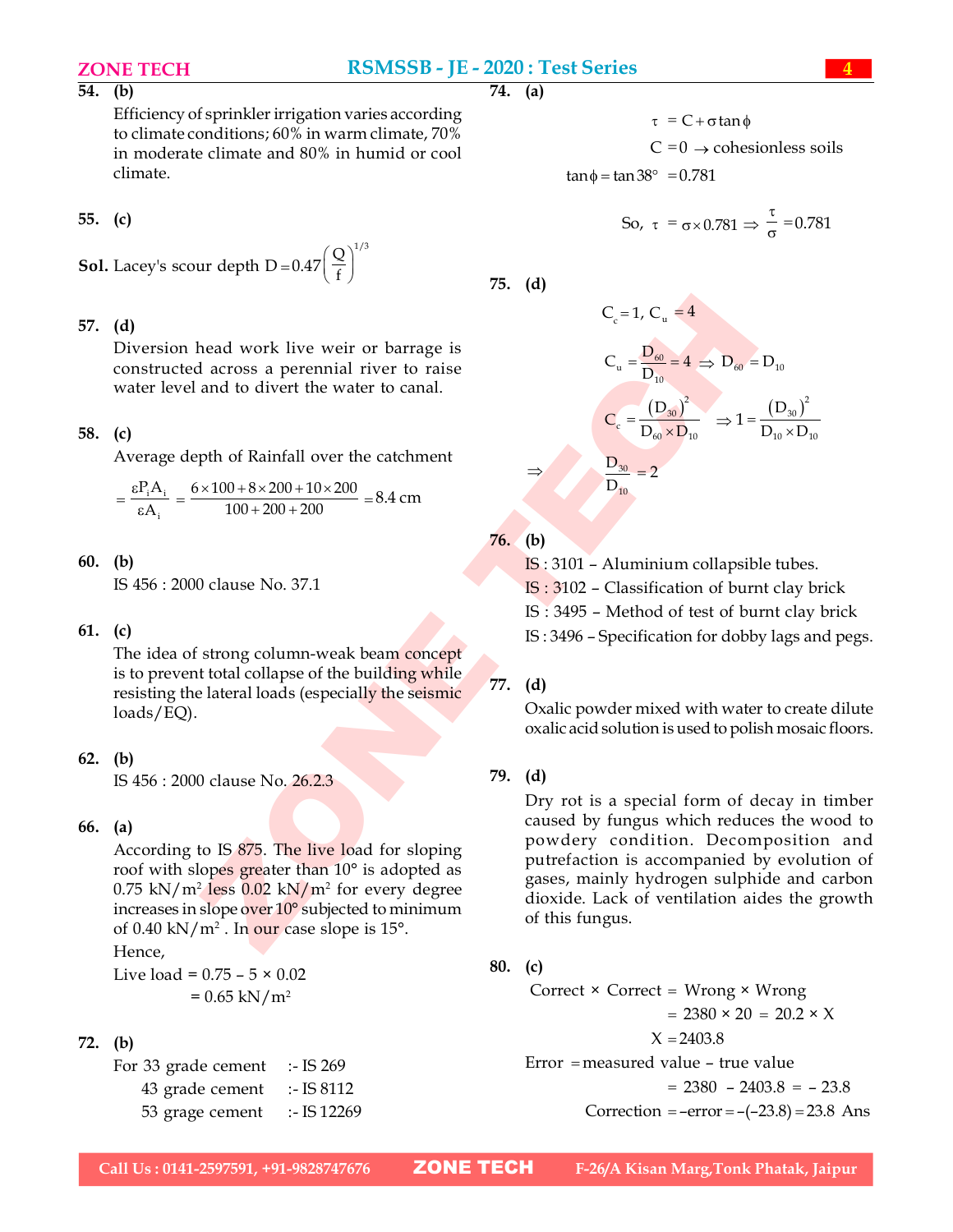

For an earth dam will seepage through dam, top flow line BE is Cozney parabola and it is called Phreatic line.

Upstream face BD is the equipotential line because total head is same at all points along it. Downstream toe (F) is the focus of the base parabola.

#### 82. (b)

Drainage conditions affect rate of settlement. Other parameters (thickness; initial void ratio; over-burden pressure) affect the total settlement.

#### 83. (d)

For unconfined shear test on cohesive soil the all round pressure  $\sigma_3 = 0$ . So Mohr's circle will pass through origin.

#### 84. (b)

 $A'=\frac{A_0}{(1-)}=\frac{15}{1-8}$  $1 - \epsilon$ )  $1 - 0.25$  $A' = \frac{A_0}{1-\epsilon} = \frac{15}{1-0}$ 

 $= 20 \text{cm}^2$ 

#### 85. (b)

When the water table is at ground level, the surcharge depth  $D_f$  and soil below foundation base will be submerged. Thus minimum bearing capacity will occur for this condition.

#### 87. (d)

The permissible tensile stress in concrete on water face (MPa).

|                 |     |      | <b>Grade of Concrete</b> |      |
|-----------------|-----|------|--------------------------|------|
| <b>Stress</b>   | и ж | M 25 | M 30                     | M 35 |
| Direct tension  |     | 1.3  | 1.5                      | 1.6  |
| Bending tension | 17  | 1.8  |                          | າາ   |

 $\frac{E}{\text{Top flow line}}$  E  $\frac{Discharge \text{ face}}{D}$  per given data, b = 150mm d = 500 mm and L  $\overbrace{\phantom{a}^{\text{A}}$  B Check for lateral stability - (clause 23.3). For a cantilever, the clear distance from the free not exceed 25b or 100b<sup>2</sup>/d whichever is less as  $=4m$ .

Check for lateral stability - (clause 23.3).

Fine Diff is Coverage torong toom,<br>
intensity perabola and it is<br>
ead of the cantilever to the lateral restraint shall<br>
then Bit is Coverage perbola and it is<br>
not occeed 25b to 1000b<sup>2</sup>/d whichever is less as<br>
a face BD For a cantilever, the clear distance from the free end of the cantilever to the lateral restraint shall not exceed 25b or  $100b^2/d$  whichever is less as per given data,  $b = 150$ mm d = 500 mm and L  $=4m$ .

$$
L \frac{25b = 25 \times 150 = 3750 \, \text{mm}}{100b^2} = \frac{100 \times 150^2}{500} = 4500 \, \text{mm}
$$

#### $\Rightarrow$  L  $\ast$  3750 mm

but L is 4000 mm. so given beam fails in lateral deflection limits, for cantilever (span upto 10 m) Check for deflection - Clause (23.2.1) Span to effective depth ratio  $\langle 7 \rangle$ 

For given conditions, 
$$
\frac{span}{depth} = \frac{4000}{500} = 8
$$

as, 
$$
\frac{span}{depth} > 7
$$

 $\Rightarrow$  beam also not satisfying the deflection criteria.  $\therefore$  Beam will fail in both deflection and lateral stability.

#### 91. (b)

 $I_{xx}$  =  $I_{yy}$  is available in (b) only thereby giving the maximum value of  $r_{\text{min}}$ .

#### 92. (c)

In the case of compression, there is no need to deduct hole area from the section to compute strength

96. (d)

![](_page_4_Figure_34.jpeg)